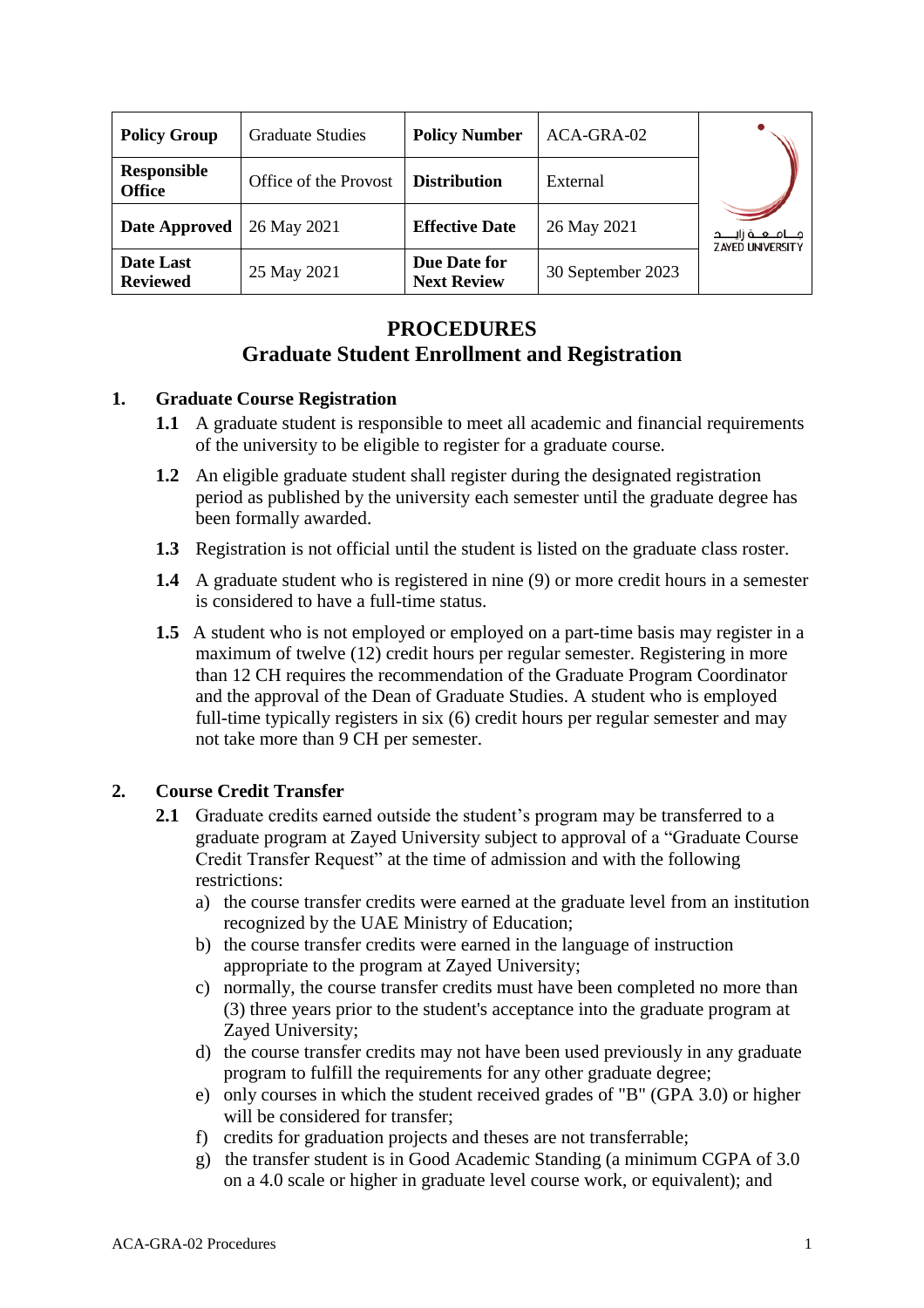- h) a maximum of 25% of the total credit hours required for the program may be transferred into a program.
- **2.2** All transfers must be initiated by the student at the time of admission to the program and require the approval of the College Coordinator of the respective graduate program and of the Chair of the Department.
- **2.3** Graduate course transfer credits are designated as "TC" on the student transcript record but are not included in GPA calculations.
- **2.4** Students who are admitted Conditionally or Provisionally will have their approved transfer courses applied into their transcript only after they finish their probational period and matriculate in their program.
- **2.5** Transfer courses cannot be used in lieu of a course repeat.
- **2.6** In special circumstances, a student may be permitted to take a course at another institution and transfer it to Zayed University after the student has begun graduate studies at Zayed University. However, the student must be in Good Academic Standing and must have an approved "Request to Take a Graduate Course at Another Institution" prior to enrolling in the course elsewhere. All applicable aforementioned transfer rules apply to cases of this type.

# **3. Course Drop**

- **3.1** A graduate student may drop courses at any time during the Add/Drop period with the approval of the advisor without any indication on the transcript or financial charges.
- **3.2** A graduate student may withdraw from a course after the Add/Drop period, with a grade of "W" recorded on the transcript, by submitting a request to withdraw to the advisor within the published deadline. The student is responsible for the cost of tuition of all courses dropped after the Add/Drop deadline.

# **4. Course Add or Repeat**

- **4.1** Graduate students may repeat any graduate course subject to approval of a "Graduate Course Add or Repeat Request."
	- 4.1.1 Repeated courses and grades earned are included on the student's official academic record.
	- 4.1.2 A graduate student may not repeat more than 9 CH in particular program.
	- 4.1.3 A student may not repeat a graduate course with a passing grade more than once.
	- 4.1.4 The best grade earned for a repeated course will be used to compute the student's degree program GPA.
- **4.2** A graduate student may add (register for) any non-program graduate course for which they are eligible to enroll subject to approval of a "Graduate Course Add or Repeat Request."
	- 4.2.1 Grades for added, non-program courses taken for credit will be included in the transcript but excluded from program GPA calculations.
	- 4.2.2 Added courses taken as audit with be designated as (AU) on the student's record; no grade or academic credit value will be entered on the official academic record.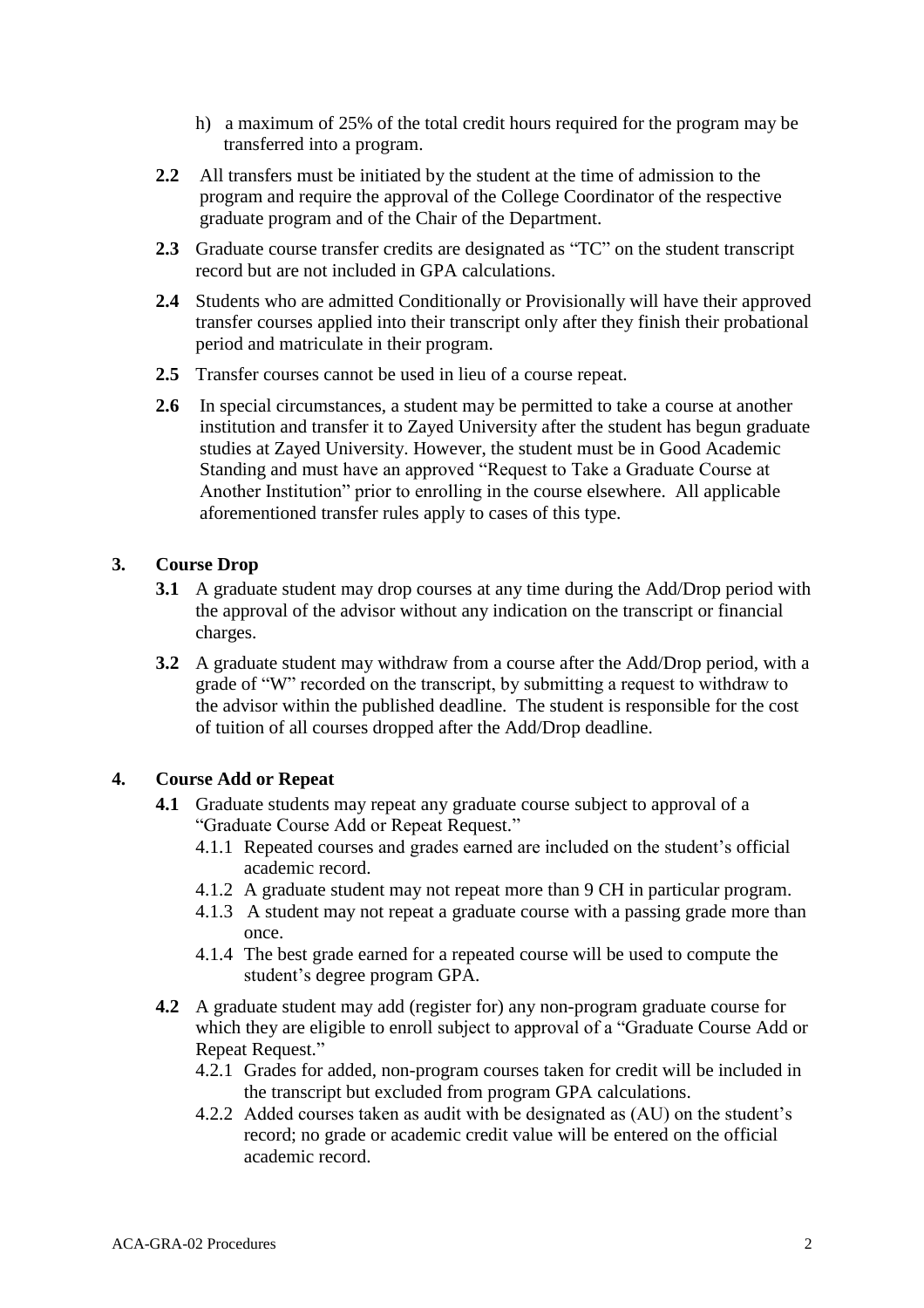## **5. Course Challenge for Credit**

A graduate student may demonstrate that they have acquired a command of the general course matter, knowledge, intellectual and practical skills that would normally be found in a specific university graduate level course by petitioning for a challenge exam for equivalent academic credit.

- **5.1** Students may challenge a Zayed University graduate course that the College has deemed appropriate subject to approval of a completed "Challenge Assessment Request". Some restrictions may be imposed on certain courses in some programs.
- **5.2** The option of whether to grant the challenge request rests with the academic unit.
- **5.3** For a challenge to be successful, the student's performance on the exam must be equivalent to a grade of "B" or better.
- **5.4** Credits earned by a successful challenge as determined by the academic unit are designated as "CR" on the official student transcript but are not considered in GPA calculations.
- **5.5** If the outcome of a challenge is unsuccessful, then the challenged course is assigned a failing grade.
- **5.6** Student must pay a fee to challenge a course according to the approved Schedule of Tuition, Fees and Payments.
- **5.7** Limitations:
	- a) A maximum of 25% of the total credit hours required for a program may be challenged, including credit transfer.
	- b) A graduate student may challenge the same graduate course only once.
	- c) The result of a course challenge may not be appealed.
	- d) A challenge course cannot be used to replace a graduate program course previously taken at Zayed University.
	- e) A graduate student with Conditional or Provisional admission status or with registration suspension is not eligible for course challenge.
	- f) A course which has been successfully challenged cannot be taken for credit.
	- g) Once approved, a graduate student may not withdraw from a challenge and the examination must be administrated within seven (7) days from the approval date. A student who does not to attend to an approved challenge exam will receive a grade of "W" and will not be allowed to challenge any additional courses.

### **6. Independent Study Courses**

Offering of courses on Independent Study basis is not allowed at the graduate level.

#### **7. Program Withdrawal**

#### **7.1 Student-Initiated Withdrawal**

A student may withdraw from a graduate program at Zayed University by submitting a completed "Request for Program Withdrawal from Zayed University" to the Graduate Registrar.